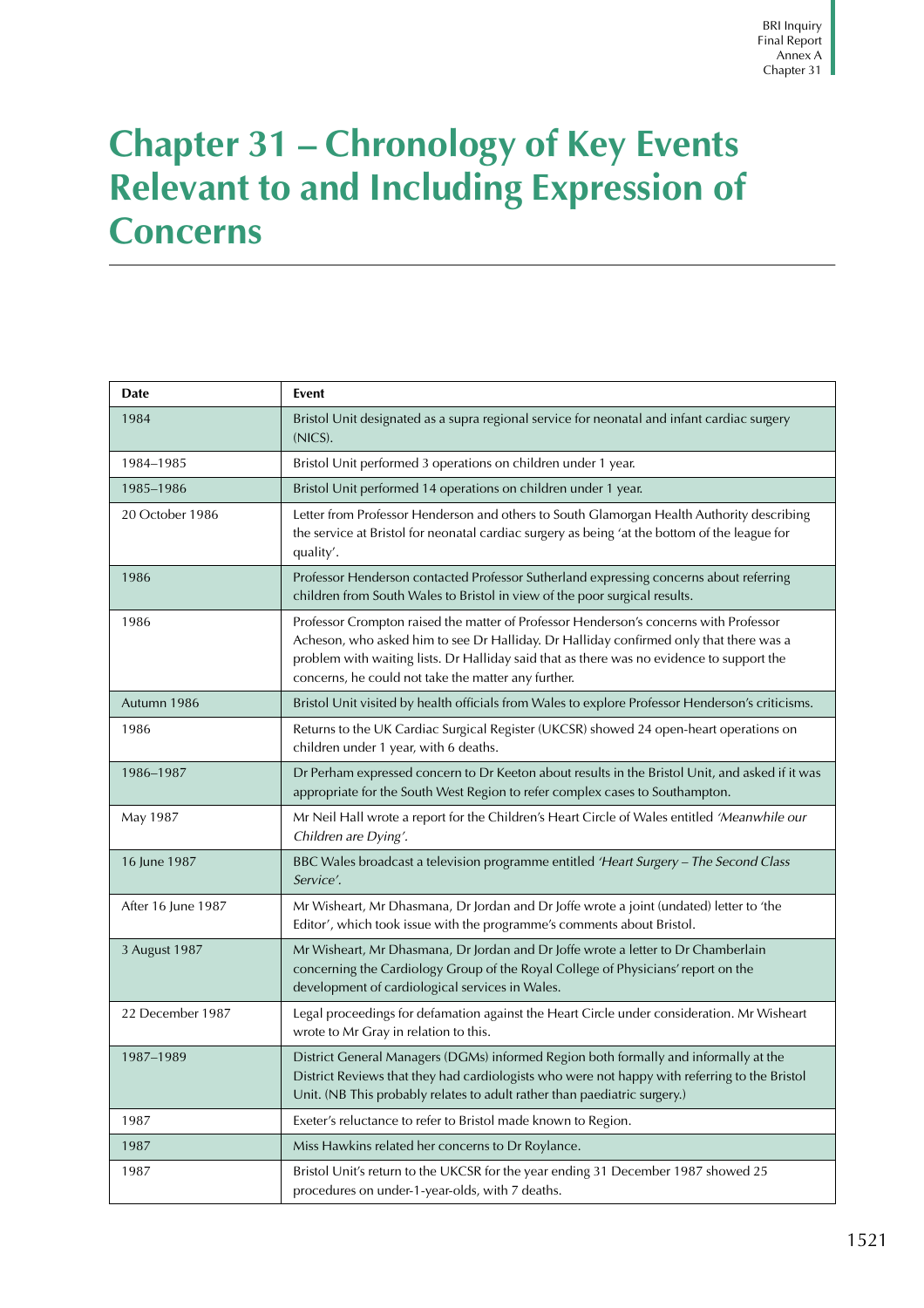| <b>Date</b>         | Event                                                                                                                                                                                                                                                                                                                         |
|---------------------|-------------------------------------------------------------------------------------------------------------------------------------------------------------------------------------------------------------------------------------------------------------------------------------------------------------------------------|
| 1987                | The Bristol Unit produced its first Paediatric Cardiology and Cardiac Surgery Annual Report.                                                                                                                                                                                                                                  |
| 1 September 1988    | Dr Bolsin commenced his employment and immediately had concern over the length of<br>operation and bypass times.                                                                                                                                                                                                              |
| 1988                | The Bristol Unit's 1988 Paediatric Cardiology and Cardiac Surgery Annual Report listed<br>29 operations on under-1-year-olds, with 11 deaths (over one third).                                                                                                                                                                |
| 1989                | Dr Bolsin approached Professor Prys-Roberts about his developing concerns about mortality.<br>Professor Prys-Roberts advised him to collect evidence to create a clear picture of what was<br>going on.                                                                                                                       |
| 18 September 1989   | Dr Bolsin issued a report of his first year in his post at the BRI.                                                                                                                                                                                                                                                           |
| 27 September 1989   | Dr Johnson acknowledged the report and offered support in a letter to Dr Bolsin.                                                                                                                                                                                                                                              |
| 1989                | The Bristol Unit's 1989/90 Paediatric Cardiology and Cardiac Surgery Annual Report showed<br>40 open-heart operations on children under 1 year old, with 15 deaths.                                                                                                                                                           |
| 1990                | Cheltenham's reluctance to refer to Bristol made known to Region.                                                                                                                                                                                                                                                             |
| 7 August 1990       | Dr Bolsin sent a letter to Dr Roylance dealing with the appendix to the Application for Trust<br>Status, and asking that the mortality for open-heart surgery on patients under 1 year of age<br>should be addressed.                                                                                                         |
| After 7 August 1990 | Dr Bolsin met Mr Dean Hart at the latter's request, in response to the letter he had sent to<br>Dr Roylance.                                                                                                                                                                                                                  |
| After 7 August 1990 | Dr Roylance telephoned Dr Bolsin in response to the letter addressed to him.                                                                                                                                                                                                                                                  |
| After 7 August 1990 | Dr Bolsin's evidence was that he met Mr Wisheart at the latter's request, in response to the<br>letter sent to Dr Roylance. Mr Wisheart denied this.                                                                                                                                                                          |
| After 7 August 1990 | Dr Bolsin met Dr Williams in response to the letter sent to Dr Roylance. It was Dr Williams'<br>evidence that he also spoke to Mr Wisheart about the letter. Mr Wisheart does not recall this.                                                                                                                                |
| October 1990        | Miss Hawkins had a meeting with colleagues from Exeter concerning their dissatisfaction with<br>the process of contracting, and their wish to move contracts to other areas.                                                                                                                                                  |
| November 1990       | Miss Hawkins spoke to DGMs about concerns which they had with the Bristol Service.                                                                                                                                                                                                                                            |
| December 1990       | Miss Hawkins conveyed this dissatisfaction to the Department of Health.                                                                                                                                                                                                                                                       |
| 1990                | Report of the Cardiac Surgical Unit gave figures for open-heart operations in 1990 for under<br>1 year as 39 operations with 5 deaths. Good results when compared to the UKCSR.                                                                                                                                               |
| 1991                | Dr Bolsin was advised at an anaesthetists' meeting to keep a low profile in the aftermath of his<br>letter to Dr Roylance.                                                                                                                                                                                                    |
| 7 January 1991      | Dr Shinebourne visited the BRHSC as Joint Committee on Higher Medical Training of the<br>Medical Royal Colleges (JCHMT) representative in order to assess the establishment of a Senior<br>Registrar post in paediatric cardiology, which he did not recommend.                                                               |
| 28 July 1991        | Meeting of the Paediatric Cardiac Surgical and Anaesthetic Group to discuss Unit performance<br>and treatment protocols. Dr Bolsin took the minutes of this meeting, and was subsequently<br>told not to do so again. The minutes refer to there having been a sense that outcomes had<br>'been reaching crisis proportions'. |
| October 1991        | Professor Prys-Roberts again met Dr Bolsin to discuss his preliminary data on mortality.<br>He suggested that Dr Bolsin continue to keep accurate records of outcomes.                                                                                                                                                        |
| 11 October 1991     | Professor John Norman wrote to Professor Prys-Roberts about the approach of three cardiac<br>anaesthetists to one of his cardiac team with their concerns over the results of cardiac surgery<br>in Bristol. A discussion between the two of them followed.                                                                   |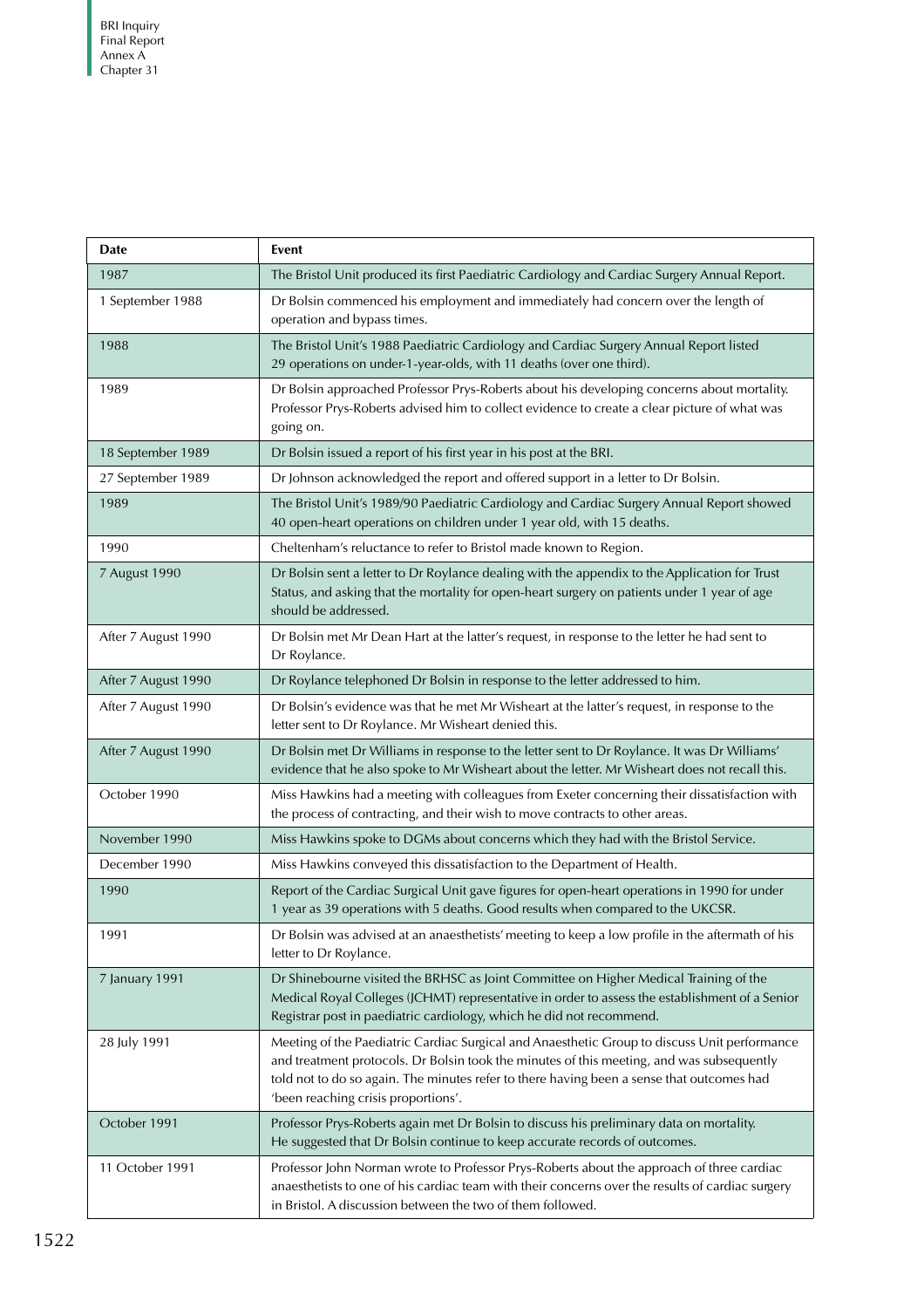| <b>Date</b>                          | <b>Event</b>                                                                                                                                                                                                                                                                                   |
|--------------------------------------|------------------------------------------------------------------------------------------------------------------------------------------------------------------------------------------------------------------------------------------------------------------------------------------------|
| October 1991                         | Bristol Heart Circle started to keep a notebook of patients' details, which included details of<br>bypass time and of outcome.                                                                                                                                                                 |
| Autumn 1991                          | Dr Bolsin spoke to Dr John Zorab about his concerns. Dr Zorab said that he would appraise<br>Sir Terence English informally of the problems.                                                                                                                                                   |
| 20 November 1991                     | Miss Hawkins wrote to Dr Roylance about the dissatisfaction Region-wide with the rate and<br>'quality of performance' of the Cardiac Unit, having spoken to him prior to sending the letter<br>to ensure that he understood its content.                                                       |
| Late 1991                            | Mr Martin Elliott was invited to apply for the Chair of Cardiac Surgery at the University of<br>Bristol.                                                                                                                                                                                       |
| 1991                                 | The Unit's Annual Report showed that there had been 46 open-heart operations on children<br>aged under 1 year in 1991, of whom 14 had died.                                                                                                                                                    |
| 3 January 1992                       | Dr Roylance replied to Miss Hawkins' letter. Reply drafted by Mr Wisheart,<br>12 December 1991.                                                                                                                                                                                                |
| 3 January 1992                       | Mr Elliott wrote to Mr Wisheart indicating that he had decided not to apply for the Chair of<br>Cardiac Surgery at Bristol.                                                                                                                                                                    |
| The week following<br>3 January 1992 | Miss Hawkins spoke to Mr Wisheart about cardiologists' concerns.                                                                                                                                                                                                                               |
| <b>Early 1992</b>                    | Dr Bolsin visited Professor Prys-Roberts to express his concerns again, following which the<br>latter said he would speak informally to Dr Roylance.                                                                                                                                           |
| 6 February 1992                      | Mr Steven Owen, Administrative Secretary to the Supra Regional Services Advisory Group<br>(SRSAG), visited Bristol. He received data on mortality during his visit, indicating 30%<br>mortality in the under-1s, which he passed to Dr Halliday.                                               |
| 14 February 1992                     | First article published in 'Private Eye' which referred to cardiology and cardiac surgery in<br>Bristol.                                                                                                                                                                                       |
| 5 March 1992                         | Professor Prys-Roberts met Dr Roylance and probably on this occasion discussed the Bolsin<br>data.                                                                                                                                                                                             |
| 27 March 1992                        | Second article published in 'Private Eye' which referred to cardiology and cardiac surgery in<br>Bristol.                                                                                                                                                                                      |
| Spring 1992                          | Dr Bolsin met Kathleen Orchard and discussed comparative performance of the Bristol Unit.                                                                                                                                                                                                      |
| 29 April 1992                        | Dr Hammond met Dr Bolsin to show him the figures he had received from his source to check<br>their accuracy.                                                                                                                                                                                   |
| 8 May 1992                           | A meeting of the working party of the SRSAG was held at the Royal College of Surgeons,<br>which discussed the need to maintain the number of supra regional funded units at nine.                                                                                                              |
| 8 May 1992                           | Further article in 'Private Eye' about paediatric cardiac surgery (PCS) at the UBHT.                                                                                                                                                                                                           |
| After 8 May 1992                     | Mr Peter Durie discussed the 'Private Eye' articles informally with members of the<br><b>UBHT</b> Board.                                                                                                                                                                                       |
| May/June 1992                        | Mr Dhasmana's secretary gave him a copy of the 'Private Eye' article that had been passed to<br>her. Mr Dhasmana subsequently questioned all those present at the meeting of 3 June 1992 to<br>seek to find out who was responsible for passing information from the meeting to 'Private Eye'. |
| 3 June 1992                          | The Bristol paediatric cardiac clinicians held a meeting to review the results of the Arterial<br>Switch operation.                                                                                                                                                                            |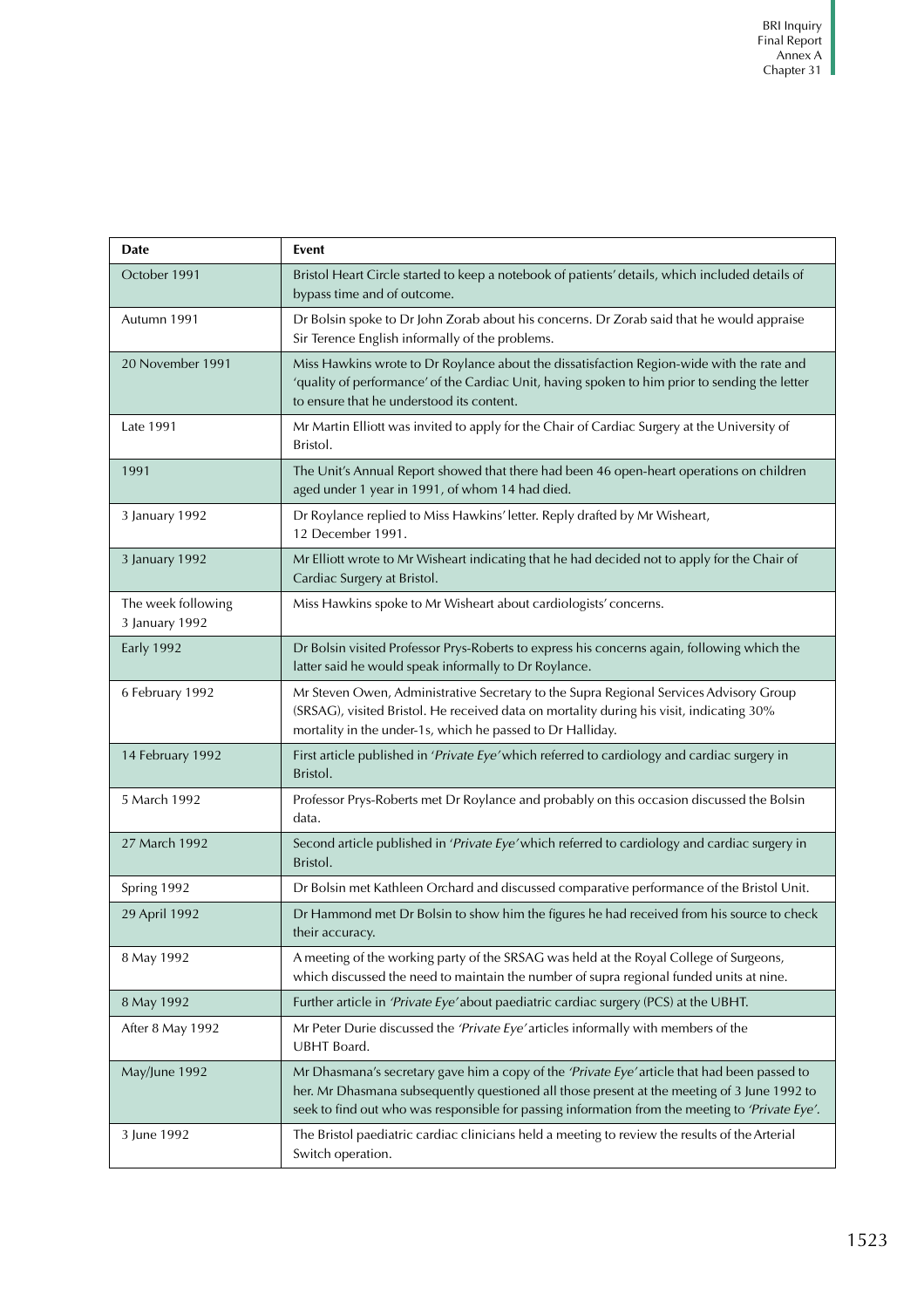| Date                | Event                                                                                                                                                                                                                                                                                                                                                                        |
|---------------------|------------------------------------------------------------------------------------------------------------------------------------------------------------------------------------------------------------------------------------------------------------------------------------------------------------------------------------------------------------------------------|
| 19 June 1992        | Working Party Report commissioned by the SRSAG was delivered by Professor Hamilton to<br>Sir Terence English. Supported continuing designation of Bristol.                                                                                                                                                                                                                   |
| 22 June 1992        | Letter sent to Dr Roylance by Ms J Binding, Corporate Affairs, NHS Management Executive,<br>enclosing a letter dated 24 May 1992 written to the Secretary of State by a parent whose child<br>was about to have surgery at the BRI.                                                                                                                                          |
| 22 June 1992        | Dr Bolsin met Professor Prys-Roberts and discussed concerns and data collection.                                                                                                                                                                                                                                                                                             |
| 2 July 1992         | Sir Terence English, as President of the Royal College of Surgeons of England (RCSE), wrote a<br>letter to Dr Halliday, enclosing the Hamilton Working Party Report and supporting its<br>conclusions.                                                                                                                                                                       |
| 2 July 1992         | Sir Terence English wrote to Professor Hamilton to thank him for the report and to express the<br>full support of the RCSE for it.                                                                                                                                                                                                                                           |
| 2 July 1992         | Sir Keith Ross wrote to Mr Wisheart to deny that comments in 'Private Eye' suggesting concern<br>about Bristol standards were attributable to him.                                                                                                                                                                                                                           |
| 3 July 1992         | A further article appeared in 'Private Eye' about the mortality statistics at the UBHT, drawing<br>unfavourable comparison with results in the USA and in Birmingham, UK.                                                                                                                                                                                                    |
| 15 July 1992        | Dr John Zorab wrote to Sir Terence English at the RCSE, enclosing a copy of the article from<br>'Private Eye' reporting concern and raising the issue of mortality.                                                                                                                                                                                                          |
| 21 July 1992        | Dr Zorab's letter was forwarded to Sir Terence English by Sir Norman Browse, who had taken<br>over from Sir Terence as President of the RCSE. Sir Terence subsequently went back to look at<br>the Working Party Report data. He reconsidered his view as to Bristol's continued designation.                                                                                |
| 23 July 1992        | Dr Roylance replied to Ms Binding in a letter dictated by Mr Wisheart and signed by<br>Dr Roylance.                                                                                                                                                                                                                                                                          |
| 23 and 24 July 1992 | Sir Terence spoke to Professor Hamilton twice by telephone and discussed the mortality<br>rates at Bristol, and agreed that it should be recommended to the SRSAG that Bristol be<br>de-designated. It was also agreed that Sir Terence should telephone Dr Halliday, which he did.<br>Evidence as to what was said about the substance of the reservations was in conflict. |
| 25 July 1992        | Sir Terence dictated a reply to Sir Norman.                                                                                                                                                                                                                                                                                                                                  |
| 25 July 1992        | Sir Terence dictated a letter to Dr Zorab.                                                                                                                                                                                                                                                                                                                                   |
| 28 July 1992        | Meeting of the SRSAG. Dr Halliday communicated the fact of Sir Terence's reservations about<br>the continuing designation of the Bristol Unit to the meeting, but gave no reason for his having<br>such reservations.                                                                                                                                                        |
| <b>July 1992</b>    | A decision was taken to de-designate NICS with effect from April 1994 as a supra regional<br>service.                                                                                                                                                                                                                                                                        |
| <b>July 1992</b>    | Dr Black's daughter began a tabulation of data which had been collected by Dr Black and<br>Dr Bolsin.                                                                                                                                                                                                                                                                        |
| 3 August 1992       | Professor Hamilton wrote to Sir Terence English saying that the Working Party could be<br>requested by the Advisory Committee on supra regional funding (SRSAG) to reconsider the<br>mortality figures and possibly amend its findings.                                                                                                                                      |
| 29 September 1992   | Next meeting of the SRSAG after July. Sir Terence attended and addressed the matter of his<br>concerns over de-designation of the service as a whole. He did not refer to any specific<br>concerns over Bristol.                                                                                                                                                             |
| 9 October 1992      | 'Private Eye' published an article claiming that the concerns over PCS at the UBHT had been<br>confirmed by an internal audit of the preceding two years' operations.                                                                                                                                                                                                        |
| 1992                | Cardiac theatre nurses expressed concerns over the outcome of PCS operations.                                                                                                                                                                                                                                                                                                |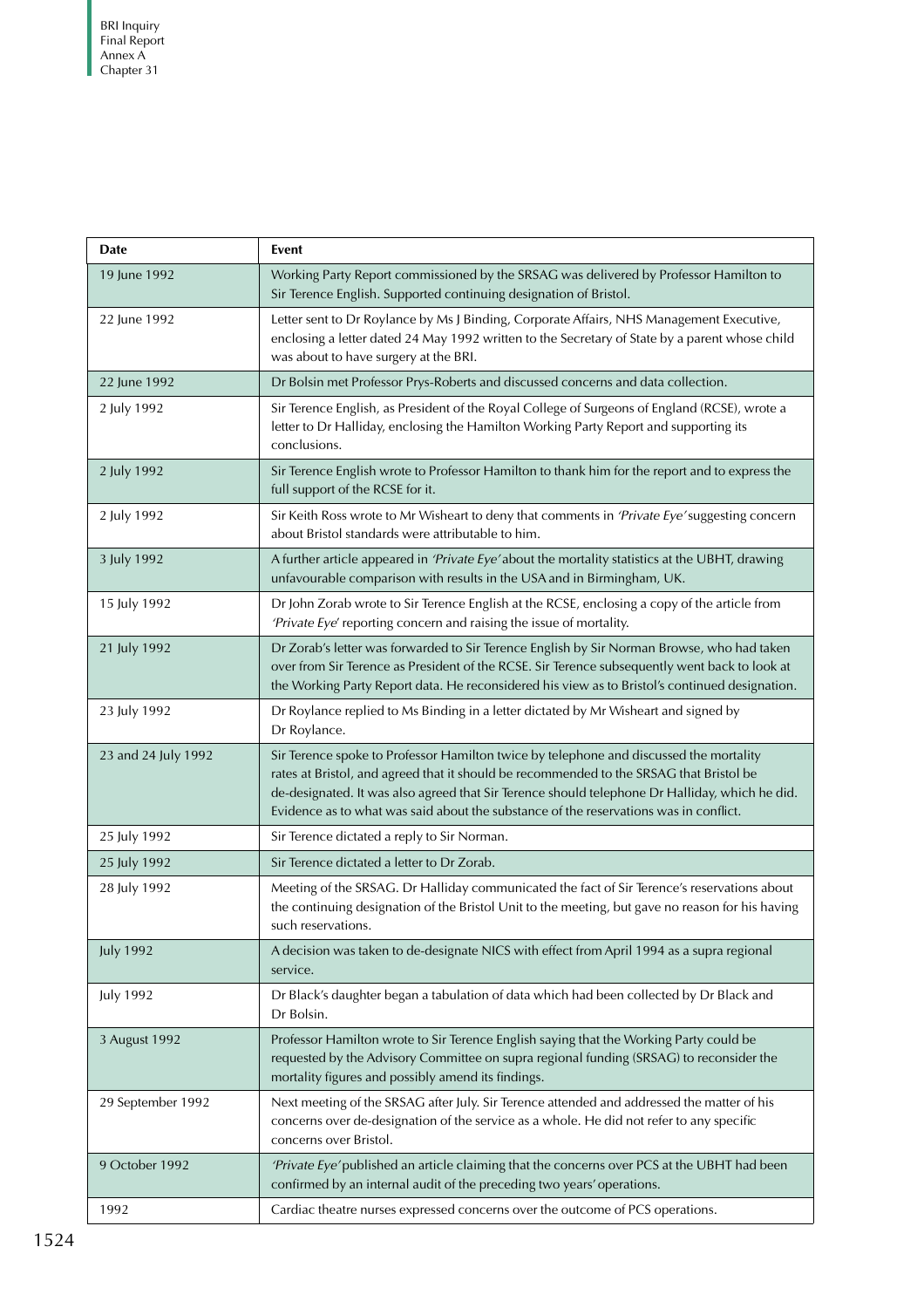| Date                   | <b>Event</b>                                                                                                                                                                                                                                                                                                                                             |
|------------------------|----------------------------------------------------------------------------------------------------------------------------------------------------------------------------------------------------------------------------------------------------------------------------------------------------------------------------------------------------------|
| October 1992           | Professor Gianni Angelini was appointed Professor of Cardiac Surgery. Shortly afterwards<br>Dr Black and Dr Bolsin presented him with the results of their collection and analysis of data.                                                                                                                                                              |
| 19 November 1992       | The Regional Advisor of the Royal College of Physicians, K R Hunter, wrote a report 'Regional<br>Adviser's Visit' to the BRI.                                                                                                                                                                                                                            |
| 7 December 1992        | The UBHT Management Board Meeting noted that a Regional Working Party had been<br>examining cardiac services in the Region and their dissatisfaction with quality and costs in<br>Bristol.                                                                                                                                                               |
| December 1992          | Mr Dhasmana visited Birmingham with Dr Masey in order to observe Mr William Brawn at the<br>Birmingham Children's Hospital performing a neonatal Arterial Switch.                                                                                                                                                                                        |
| 5 January 1993         | Mr Wisheart met with Professor Dieppe to discuss the AVSD results.                                                                                                                                                                                                                                                                                       |
| <b>Early 1993</b>      | Professor Farndon became aware of concerns over PCS when Dr Bolsin came to see him.<br>Dr Bolsin left hard copies of his data.                                                                                                                                                                                                                           |
| Spring 1993            | Dr Masey became aware of the Bolsin/Black data. She subsequently asked for, and was shown,<br>the most recent set of his figures by Mr Dhasmana.                                                                                                                                                                                                         |
| 1993                   | Dr Sheila Willatts had prolonged discussions with Dr Bolsin regarding outcomes and the<br>course of action he might reasonably take. Dr Willatts spoke to others and Professor Farndon<br>offered to chair a meeting.                                                                                                                                    |
| 1993                   | Mrs Mona Herborn expressed to Dr Masey her view that Mr Dhasmana was not capable of<br>performing the Switch operation.                                                                                                                                                                                                                                  |
| <b>July 1993</b>       | Mr Dhasmana visited Birmingham Children's Hospital to observe Mr Brawn operating for a<br>second time. He was accompanied this time by Dr Underwood.                                                                                                                                                                                                     |
| 1 July 1993            | Mr Alan Bryan, consultant cardiac surgeon specialising in adult cardiac surgery, took up his<br>post as Senior Lecturer in cardiac surgery at the University of Bristol. Shortly after (in the<br>autumn of 1993), Dr Bolsin presented to him outcome statistics in relation to PCS. Dr Bryan<br>subsequently talked to other clinicians about concerns. |
| September 1993         | Dr Bolsin spoke to Professor Angelini regarding data which had been collected.                                                                                                                                                                                                                                                                           |
| October 1993           | Dr Bolsin took his data to show Dr Monk, at the latter's request.                                                                                                                                                                                                                                                                                        |
| November 1993          | Professor Angelini talked to Mr Jaroslav Stark, consultant cardiothoracic surgeon at Great<br>Ormond Street Hospital, (amongst others) about the data which Dr Bolsin had given him. At<br>about the same time Professor Keen expressed his concerns to Professor Angelini, who also<br>spoke to Professor Farndon.                                      |
| 16 November 1993       | Dr Bolsin attended an appointment to see Professor Vann Jones, who had become the first<br>Clinical Director of the newly created Directorate of Cardiac Services in the preceding month.<br>Dr Bolsin showed him data for the BRI surgery on children and comparative UK data.                                                                          |
| 17 or 18 November 1993 | Mr Wisheart went to visit Professor Vann Jones with a different set of figures for these<br>procedures.                                                                                                                                                                                                                                                  |
| December 1993          | Dr Jane Ashwell, a Senior Medical Officer at the Department of Health, met with Dr Bolsin at<br>the Royal College of Anaesthetists and discussed outcomes.                                                                                                                                                                                               |
| 13 December 1993       | Dr Ashwell wrote to Dr Bolsin to say that she had spoken to Professor Farndon and had raised<br>the issues discussed.                                                                                                                                                                                                                                    |
| 23 December 1993       | Professor Angelini and Professor Farndon went to see Mr Wisheart to express concerns and to<br>urge the appointment of a new consultant paediatric cardiac surgeon.                                                                                                                                                                                      |
| Latter part of 1993    | Dr Alison Hayes was asked to collate the figures for the Arterial Switch operation.                                                                                                                                                                                                                                                                      |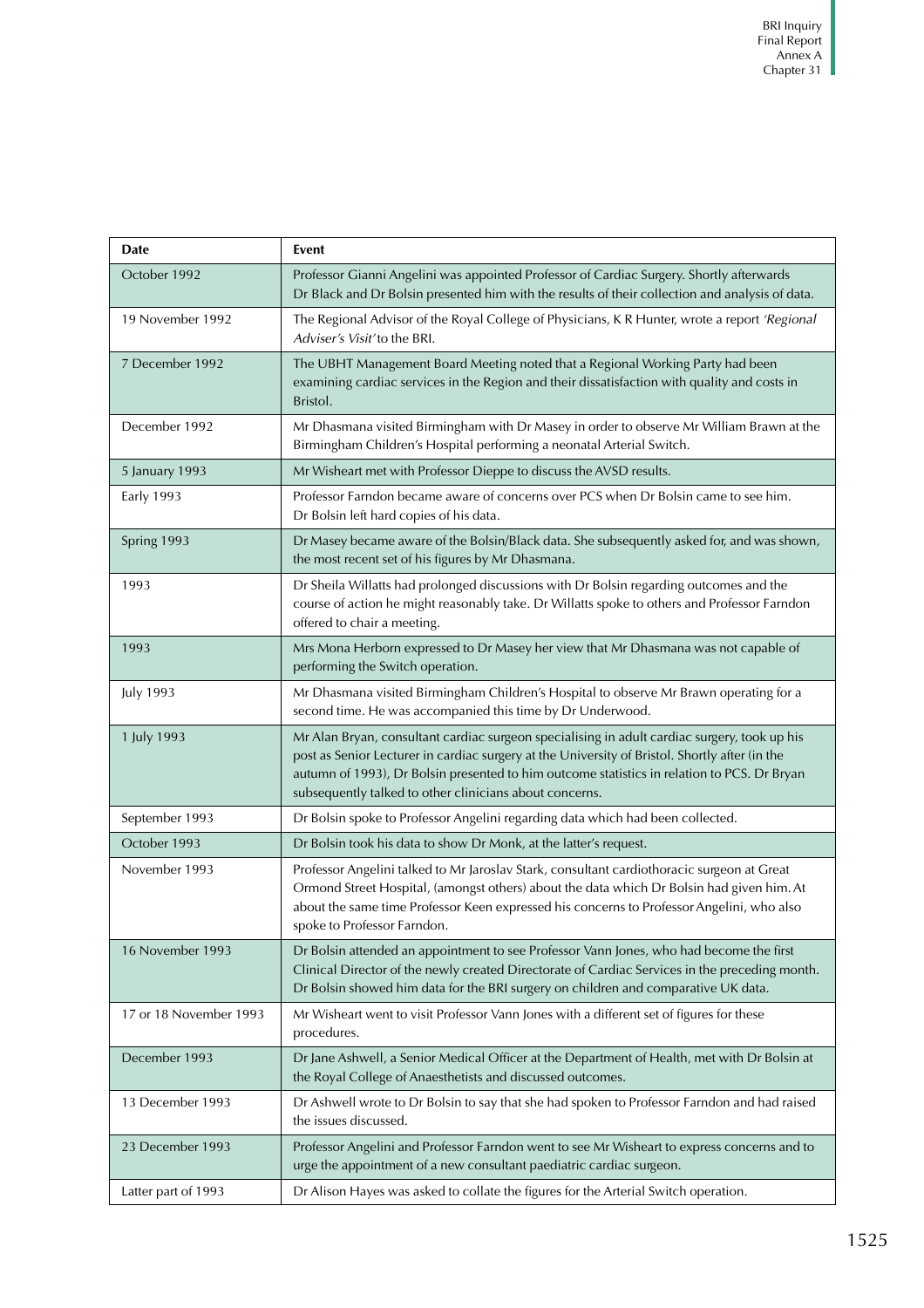| <b>Date</b>                     | Event                                                                                                                                                                                                                                                                                                              |
|---------------------------------|--------------------------------------------------------------------------------------------------------------------------------------------------------------------------------------------------------------------------------------------------------------------------------------------------------------------|
| Latter part of 1993             | Dr Stephen Pryn was asked to prepare figures on paediatric cardiac outcome data for the<br>chronological year ending 31 December 1993.                                                                                                                                                                             |
| Latter part of 1993             | Dr Bolsin showed Dr Davies the data he had collected and Dr Davies encouraged him to<br>show the data to someone in authority.                                                                                                                                                                                     |
| 1993                            | The Unit's return to the UKCSR showed figures for open-heart surgery on the under-1s as<br>53 procedures with 8 deaths.                                                                                                                                                                                            |
| 20 January 1994                 | Audit meeting of surgeons, anaesthetists and cardiologists at which Dr Pryn presented some<br>figures, as did Mr Wisheart from memory. Dr Hayes did not produce her data as planned.                                                                                                                               |
| 10 February 1994                | Dr Bolsin replied to Dr Ashwell's letter, thanking her for what she had done.                                                                                                                                                                                                                                      |
| February 1994                   | Professor Angelini began to raise concerns with Dr Roylance. They had at least two meetings<br>between the end of 1993 and March 1994.                                                                                                                                                                             |
| March 1994                      | Professor Angelini and Dr Monk met Dr Roylance. Professor Angelini thought that<br>Dr Roylance had data from Dr Bolsin but did not specifically refer to it.                                                                                                                                                       |
| April 1994                      | Professor Vann Jones met with Dr Bolsin and Dr Laszlo to discuss Dr Bolsin's revised figures<br>and was persuaded that there was a problem with PCS.                                                                                                                                                               |
| 5 April 1994                    | Dr Monk, Mr Wisheart, Dr Bolsin and Professor Angelini went to dinner at Bistro 21, to discuss<br>possible concerns. Despite the invitation to do so, neither Professor Angelini nor Dr Bolsin<br>expressed any concerns.                                                                                          |
| 18 April 1994                   | Dr Bolsin attended an appointment with Ms Janet Maher, as General Manager of the<br>Directorate of Surgery at the UBHT, and discussed his data and concerns.                                                                                                                                                       |
| Week following<br>18 April 1994 | Ms Janet Maher spoke to Dr Monk and also to Dr Roylance, and repeated to each what<br>Dr Bolsin had said to her.                                                                                                                                                                                                   |
| April 1994                      | Professor Vann Jones was asked by Miss Lesley Salmon to convene a meeting of the non-<br>medical staff to inform and reassure the departmental staff, which he did.                                                                                                                                                |
| April 1994                      | Mr Wisheart completed his two-year term as Chairman of the Hospital Medical Committee.                                                                                                                                                                                                                             |
| May 1994                        | Professor Angelini was visited by Mr Durie and Mrs Maisey to discuss PCS problems.                                                                                                                                                                                                                                 |
| May 1994                        | Professor Angelini spoke to Professor Vann Jones about his concerns.                                                                                                                                                                                                                                               |
| 12 May 1994                     | Professor Angelini and Professor Vann Jones wrote to Mr Durie about the appointment of a<br>new paediatric cardiac surgeon, commenting that, without this, PCS at Bristol would collapse.                                                                                                                          |
| May 1994                        | Mr Durie raised the Professors' concerns orally with Dr Roylance and asked him to look into<br>them. He subsequently regretted not pressing Dr Roylance as to what he had done about<br>them.                                                                                                                      |
| 12 May 1994                     | The Cardiac Expansion Working Party of the UBHT reported a perception that the quality of<br>paediatric cardiac services at Bristol did not match that of 'competitors'.                                                                                                                                           |
| June 1994                       | Anaesthetists discussed a letter expressing concerns about the Switch operation, and decided<br>to address it to Dr Monk, for him to take forward with Dr Roylance.                                                                                                                                                |
| 21 June 1994                    | Letter signed by six anaesthetists at the UBHT expressing concern about the Arterial Switch<br>programme being undertaken at the BRI.                                                                                                                                                                              |
| 30 June 1994                    | Dr Underwood anaesthetised a patient undergoing a non-neonatal Switch operation.                                                                                                                                                                                                                                   |
| 1 (or 12) July 1994             | Dr Monk spoke to Dr Roylance and informed him that there was a problem in PCS regarding<br>outcomes. He says that he offered Dr Roylance a copy of the anaesthetists' letter, but that<br>Dr Roylance refused to accept it since it was addressed to Dr Monk. Dr Roylance denies being<br>shown the letter at all. |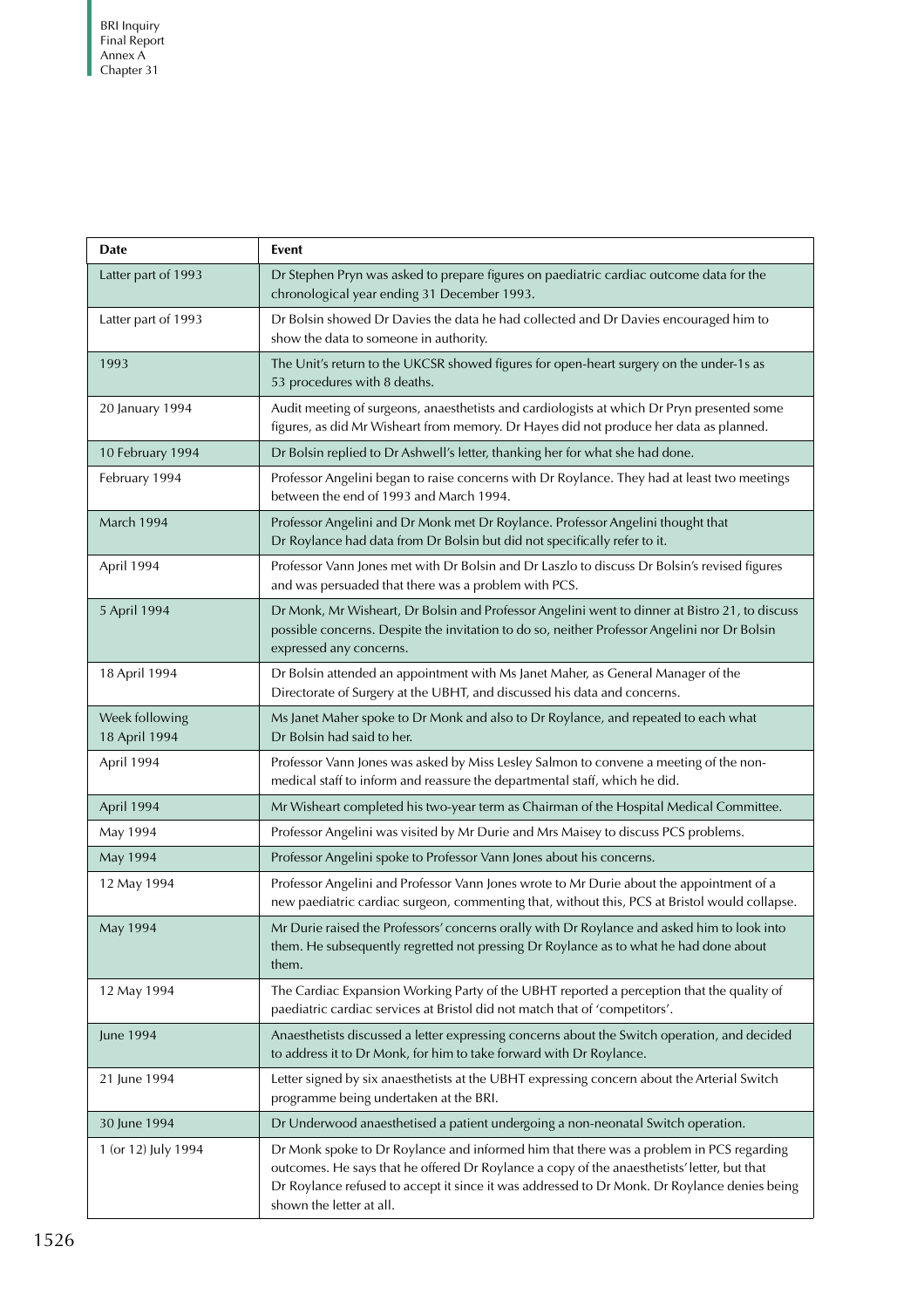| Date                 | Event                                                                                                                                                                                                                                                                                                                                                                                   |
|----------------------|-----------------------------------------------------------------------------------------------------------------------------------------------------------------------------------------------------------------------------------------------------------------------------------------------------------------------------------------------------------------------------------------|
| <b>July 1994</b>     | The anaesthetists' concerns about the Arterial Switch programme were brought to<br>Mr Dhasmana's attention by Dr Monk.                                                                                                                                                                                                                                                                  |
| 19 July 1994         | Dr Peter Doyle attended a meeting in Bristol. Dr Bolsin accompanied him back to the station.<br>During the journey, he handed Dr Doyle a copy of his data in an envelope (which Dr Doyle<br>subsequently did not read), and outlined concerns.                                                                                                                                          |
| 21 July 1994         | Dr Doyle wrote to Professor Angelini, and stated that concerns over mortality rates in NICS at<br>the BRI had been brought to his attention.                                                                                                                                                                                                                                            |
| 19 August 1994       | Professor Angelini replied to Dr Doyle's letter.                                                                                                                                                                                                                                                                                                                                        |
| 30 August 1994       | Dr Doyle replied to Professor Angelini's letter.                                                                                                                                                                                                                                                                                                                                        |
| 4 September 1994     | Mr Wisheart wrote to Dr Roylance, commenting on Professor Angelini's letter of 19 August<br>1994 and referring to 'the limited nature of the problem'.                                                                                                                                                                                                                                  |
| 12 September 1994    | Dr Roylance wrote to Dr Doyle, having been made aware that correspondence had passed<br>between Dr Doyle and Professor Angelini stating that the Trust Board were 'aware of the<br>problem'. (There was no evidence to this effect given to the Inquiry.)                                                                                                                               |
| September 1994       | Professor Farndon, Mr McKinlay and Professor Angelini had a meeting to ensure there would<br>be no administrative problems associated with the appointment of the new paediatric cardiac<br>surgeon.                                                                                                                                                                                    |
| 22 September 1994    | Dr Roylance wrote to Dr Doyle to inform him that a new paediatric cardiac surgeon had been<br>appointed and of the progress in moving PCS to the BRHSC.                                                                                                                                                                                                                                 |
| 3 October 1994       | Dr Doyle replied, thanking Dr Roylance for keeping him up to date.                                                                                                                                                                                                                                                                                                                      |
| October 1994         | Mr McKinlay began to hear for the first time from Dr Roylance about Dr Bolsin and Dr Doyle.                                                                                                                                                                                                                                                                                             |
| 10 November 1994     | A consultants' meeting was held, attended by Mr Dhasmana, Mr Hutter, Mr Bryan and<br>Professor Angelini, immediately after the monthly audit meeting. The meeting ended in<br>acrimony, with Mr Dhasmana accusing Professor Angelini of raising concerns about his<br>clinical performance outside Bristol, and the Professor seeking to rationalise the paediatric<br>cardiac service. |
| 17 November 1994     | Professor Farndon discussed the concerns being expressed about PCS with Mr Wisheart.<br>The latter agreed that the outcomes of some procedures were 'not good'.                                                                                                                                                                                                                         |
| 18 November 1994     | Professor Farndon set out the previous day's discussion and the agreed way forward in a letter<br>to Mr Wisheart.                                                                                                                                                                                                                                                                       |
| 21 November 1994     | At one of his clinics, Dr Martin saw Joshua Loveday for the last time before his operation on<br>12 January 1995.                                                                                                                                                                                                                                                                       |
| 8 December 1994      | A meeting of the 'Paediatric Heart Club' took place in the evening at Dr Joffe's house to discuss<br>Mr Dhasmana performing non-neonatal Switch operations.                                                                                                                                                                                                                             |
| 15 December 1994     | Professor Vann Jones wrote to Mr Wisheart acknowledging receipt of data Mr Wisheart had<br>sent him.                                                                                                                                                                                                                                                                                    |
| By Christmas 1994    | Mr McKinlay said he had reached the point where he told Dr Roylance that he wanted an<br>independent inquiry and Dr Roylance agreed to it.<br>Dr Roylance said that this decision was not reached until after the Loveday operation.                                                                                                                                                    |
| After Christmas 1994 | Joshua Loveday's parents received a letter from the BRI advising them that if they wished the<br>operation to go ahead Joshua could be admitted to the BRI on 10 January 1995.                                                                                                                                                                                                          |
| December 1994        | Dr Bolsin contacted Dr Doyle at the Department of Health in the light of the proposed<br>operation.                                                                                                                                                                                                                                                                                     |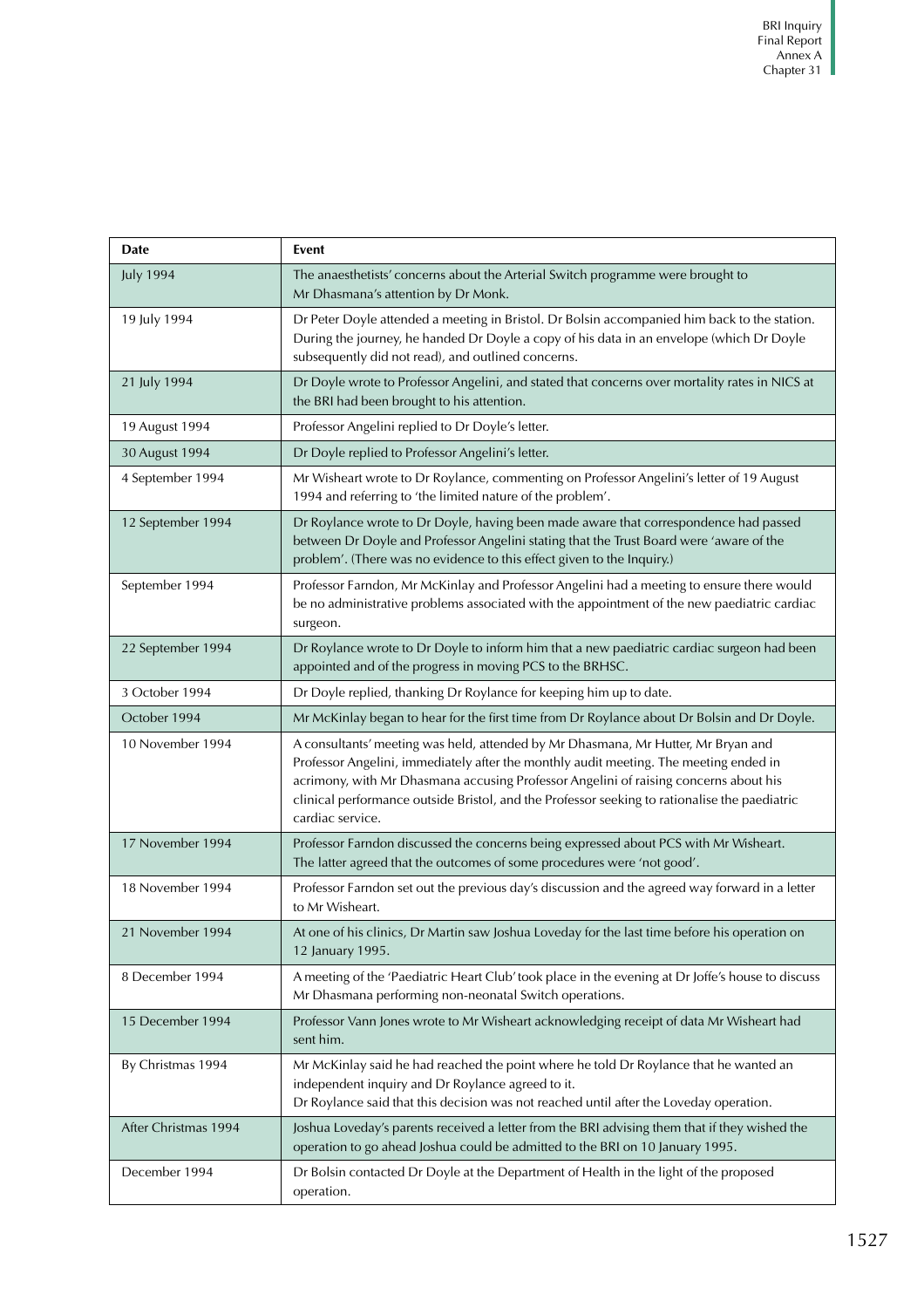| <b>Date</b>     | Event                                                                                                                                                                                                                                                                                                                                                                                                                                                                                                                                                       |
|-----------------|-------------------------------------------------------------------------------------------------------------------------------------------------------------------------------------------------------------------------------------------------------------------------------------------------------------------------------------------------------------------------------------------------------------------------------------------------------------------------------------------------------------------------------------------------------------|
| 1994            | Figures submitted to the UKCSR showed that there had been 50 open-heart operations in those<br>under 1 year of age, with 14 deaths.                                                                                                                                                                                                                                                                                                                                                                                                                         |
| January 1995    | Mrs Herborn pointed out the listing of Joshua Loveday to Dr Bolsin, who told her the operation<br>would not take place. By 11 January she said she had spoken to Dr Bolsin again and also to<br>Professor Angelini.                                                                                                                                                                                                                                                                                                                                         |
| 6 January 1995  | Professor Angelini went to see Mr Wisheart to persuade him that the Loveday operation should<br>not proceed.                                                                                                                                                                                                                                                                                                                                                                                                                                                |
| 6 January 1995  | Immediately after the meeting with Professor Angelini, Mr Wisheart telephoned Dr Bolsin<br>and agreed that data was to be urgently gathered and that there would be a meeting of the<br>whole Paediatric Group on 11 January 1995 to review the decision to operate on Joshua<br>Loveday.                                                                                                                                                                                                                                                                   |
| 10 January 1995 | Professor Angelini wrote to Mr Wisheart in order to put his concern in writing.                                                                                                                                                                                                                                                                                                                                                                                                                                                                             |
| 10 January 1995 | Joshua Loveday was admitted to the BRI. Dr Martin did not see Joshua upon admission.                                                                                                                                                                                                                                                                                                                                                                                                                                                                        |
| 11 January 1995 | Dr Doyle telephoned Dr Roylance to advise him of the fact that concerns over the operation<br>had been expressed to him by Professor Angelini.                                                                                                                                                                                                                                                                                                                                                                                                              |
| 11 January 1995 | Dr Monk spoke to Mr Wisheart expressing his view of the risks of going ahead with the<br>proposed operation.                                                                                                                                                                                                                                                                                                                                                                                                                                                |
| 11 January 1995 | At 5.30 pm a meeting of clinicians was held in the Catheter Laboratory at the BRHSC to<br>discuss the outcomes at Bristol of Arterial Switch surgery and whether to proceed with the<br>planned surgery on Joshua Loveday. Dr Martin, Mr Wisheart and Mr Dhasmana convened a<br>side-meeting, which took place after the discussions in the main clinicians' meeting. The need<br>for the operation was expressed as urgent. The decision of the meeting was to proceed. That of<br>the side-meeting was to the effect that Mr Dhasmana felt able to do so. |
| 11 January 1995 | Joshua's parents gave consent to the operation. They had not been told of the (extraordinary)<br>meeting which had just been held to discuss the advisability of the operation.                                                                                                                                                                                                                                                                                                                                                                             |
| 12 January 1995 | Mr Wisheart telephoned Dr Doyle to inform him that the outcome of the meeting had been to<br>proceed with the planned operation.                                                                                                                                                                                                                                                                                                                                                                                                                            |
| 12 January 1995 | Operation on, and death of, Joshua Loveday.                                                                                                                                                                                                                                                                                                                                                                                                                                                                                                                 |
| 12 January 1995 | Dr Doyle spoke to Dr Roylance and Mr Wisheart and advised that an outside independent<br>inquiry into the PCS service was now essential.                                                                                                                                                                                                                                                                                                                                                                                                                    |
| 13 January 1995 | A coroner's post-mortem was carried out on Joshua Loveday.                                                                                                                                                                                                                                                                                                                                                                                                                                                                                                  |
| 16 January 1995 | Professor Angelini wrote to Dr Roylance stating that an inquiry should be held on the<br>paediatric work carried out in the Department of Cardiac Surgery.                                                                                                                                                                                                                                                                                                                                                                                                  |
| 19 January 1995 | Professor Vann Jones wrote to all the cardiac surgeons, stating that Dr Roylance had requested<br>him to call a meeting between all the cardiac surgeons, himself and Dr Roylance to discuss the<br>situation with regard to the Switch operations.                                                                                                                                                                                                                                                                                                         |
| 23 January 1995 | Professor Vann Jones wrote to the members of the cardiac surgery associate directorate<br>expressing his dismay at how divided and acrimonious the atmosphere was in cardiac surgery<br>at the most recent meeting.                                                                                                                                                                                                                                                                                                                                         |
| 24 January 1995 | Dr Doyle wrote an internal memorandum addressed to Dr Winyard and Dr Scally, updating<br>his colleagues on the situation developing in Bristol.                                                                                                                                                                                                                                                                                                                                                                                                             |
| 25 January 1995 | Dr Doyle wrote to Dr Roylance saying that it would be extremely inadvisable to undertake any<br>further neonatal or infant cardiac surgery.                                                                                                                                                                                                                                                                                                                                                                                                                 |
| 26 January 1995 | Dr Roylance replied to Dr Doyle's letter, confirming that the UBHT had ceased to perform<br>complex neonatal and infant cardiac surgery.                                                                                                                                                                                                                                                                                                                                                                                                                    |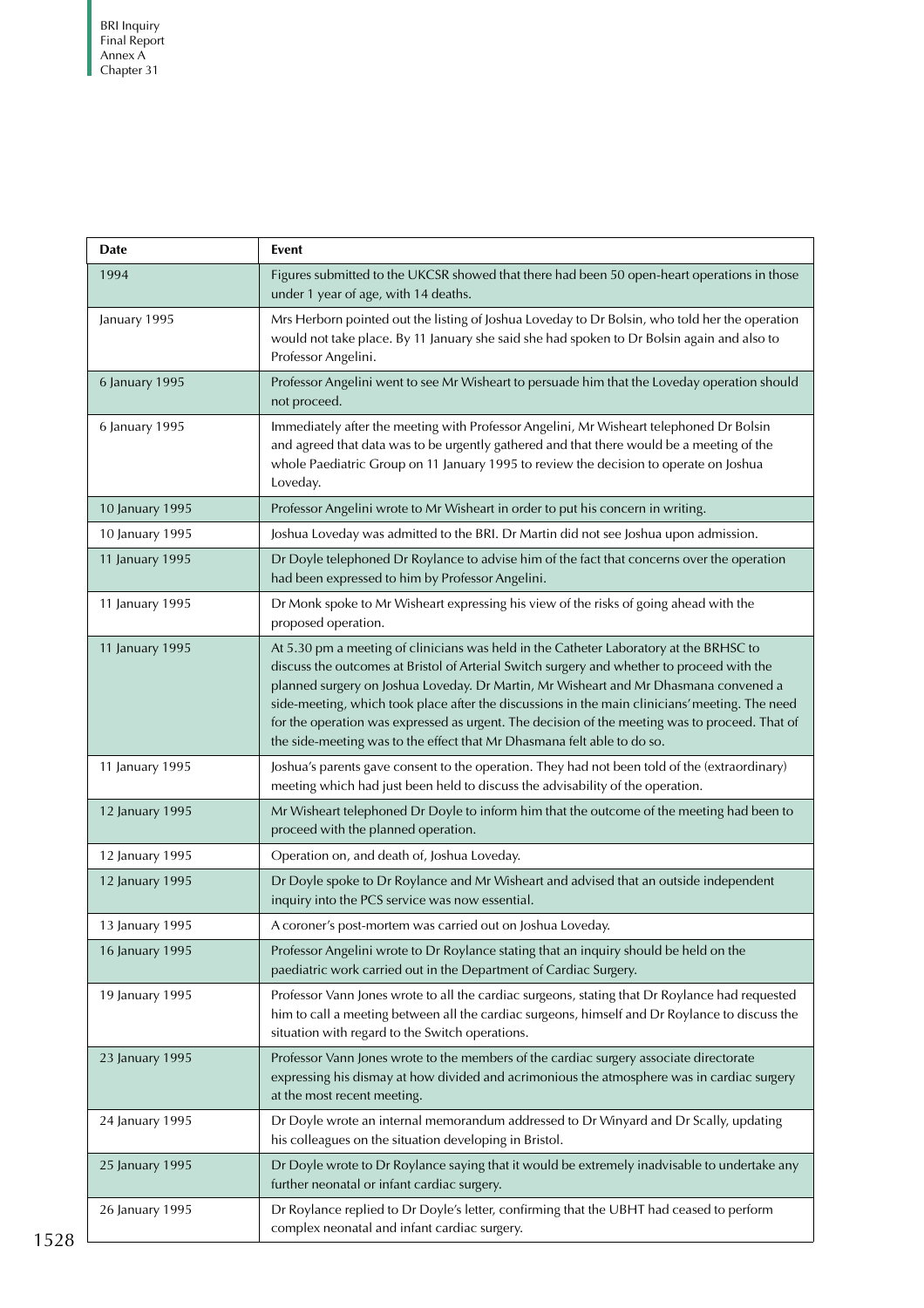| Date                                   | Event                                                                                                                                                                                                                                                                           |
|----------------------------------------|---------------------------------------------------------------------------------------------------------------------------------------------------------------------------------------------------------------------------------------------------------------------------------|
| 3 February 1995                        | Dr Doyle wrote to Dr Roylance confirming the way forward for the inquiry.                                                                                                                                                                                                       |
| 10 February 1995                       | Professor de Leval and Dr Hunter visited the UBHT.                                                                                                                                                                                                                              |
| 24 February 1995                       | Dr Roylance told the UBHT Board that Mr Wisheart would review the contents of the report<br>together with Professor Vann Jones and Dr Joffe.                                                                                                                                    |
| 24 February 1995                       | Dr Roylance went on annual leave.                                                                                                                                                                                                                                               |
| During the week of<br>27 February 1995 | The faxed report became known to Mr Nix following press interest. Mr Nix stated that he<br>consulted Mr McKinlay about the appropriate response to be made by the UBHT.                                                                                                         |
| 3 March 1995                           | Mr McKinlay wrote to Ms Rennie Fritchie that he had requested Mr Wisheart not to deal with<br>the media queries and to leave the internal action in the hands of Dr Laszlo.                                                                                                     |
| 3 March 1995                           | The report was considered by Dr Laszlo, Dr Joffe, Dr Monk and Professor Vann Jones. This led<br>to a report of their combined views, which was produced to assist Mr McKinlay and Mr Nix.                                                                                       |
| 3 March 1995                           | Mr McKinlay wrote to Ms Rennie Fritchie confirming the UBHT's intention to act on the<br>report's recommendations.                                                                                                                                                              |
| 6 March 1995                           | The UBHT's first press statement in relation to the performance of the PCS team was made.                                                                                                                                                                                       |
| 6 March 1995                           | NHS Executive arranged a meeting between the Regional Health Authority, the UBHT and<br>NHS Executive representatives.                                                                                                                                                          |
| 9 March 1995                           | The above meeting took place and the report was considered. It was agreed at the meeting that<br>the approach would be as set out in Dr Roylance's letter to Dr Doyle of 26 January 1995.                                                                                       |
| 13 and 14 March 1995                   | Two meetings were held of all relevant consultants to discuss the report.                                                                                                                                                                                                       |
| 15 March 1995                          | Mr Nix and Mr McKinlay set out what they believed was the consensus view of the way<br>forward in the department in a draft protocol.                                                                                                                                           |
| 15 March 1995                          | The draft protocol was circulated to the clinicians and to Professor de Leval and Dr Hunter for<br>their approval. A copy of the protocol was sent to Ms Fritchie inviting comment.                                                                                             |
| 21 March 1995                          | Professor de Leval indicated his satisfaction in a letter.                                                                                                                                                                                                                      |
| 27 March 1995                          | Dr Hunter indicated his satisfaction in a letter.                                                                                                                                                                                                                               |
| 4 April 1995                           | The media broadcast the story surrounding the UBHT. A helpline was set up by the Trust.                                                                                                                                                                                         |
| 5 April 1995                           | 'Daily Telegraph' article was published.                                                                                                                                                                                                                                        |
| 6 April 1995                           | Dr Bolsin appeared on the BBC regional news programme.                                                                                                                                                                                                                          |
| 16 April 1995                          | A letter written on behalf of Dr Joffe, Dr Martin, Dr Hayes, Mr Wisheart and Mr Dhasmana was<br>addressed to the medical staff, setting out the UBHT's position.                                                                                                                |
| 1995                                   | Meeting between Dr Bolsin and Dr Roylance in respect of the investigation in relation to an<br>incompatible blood transfusion. Dr Bolsin described being threatened with the sack.<br>Dr Roylance denied that this was what was intended by an analogy he used in conversation. |
| April 1995                             | A similar analogy was used to Dr Bolsin's union representative, and was similarly interpreted.                                                                                                                                                                                  |
| April 1995                             | Dr Bolsin's anaesthetising rota was altered.                                                                                                                                                                                                                                    |
| 24 April 1995                          | Dr Bolsin wrote to Dr Monk expressing his concerns about the unofficial change to his<br>contract that had occurred in the previous two weeks.                                                                                                                                  |
| 25 April 1995                          | At a clinic, Dr Martin met Mrs Peacock, mother of Andrew.                                                                                                                                                                                                                       |
| 25 April 1995                          | A meeting was held to discuss changes in Dr Bolsin's cardiac commitments, attended by<br>Dr Bolsin, Dr Monk, Dr Trevor Thomas and Professor Prys-Roberts.                                                                                                                       |